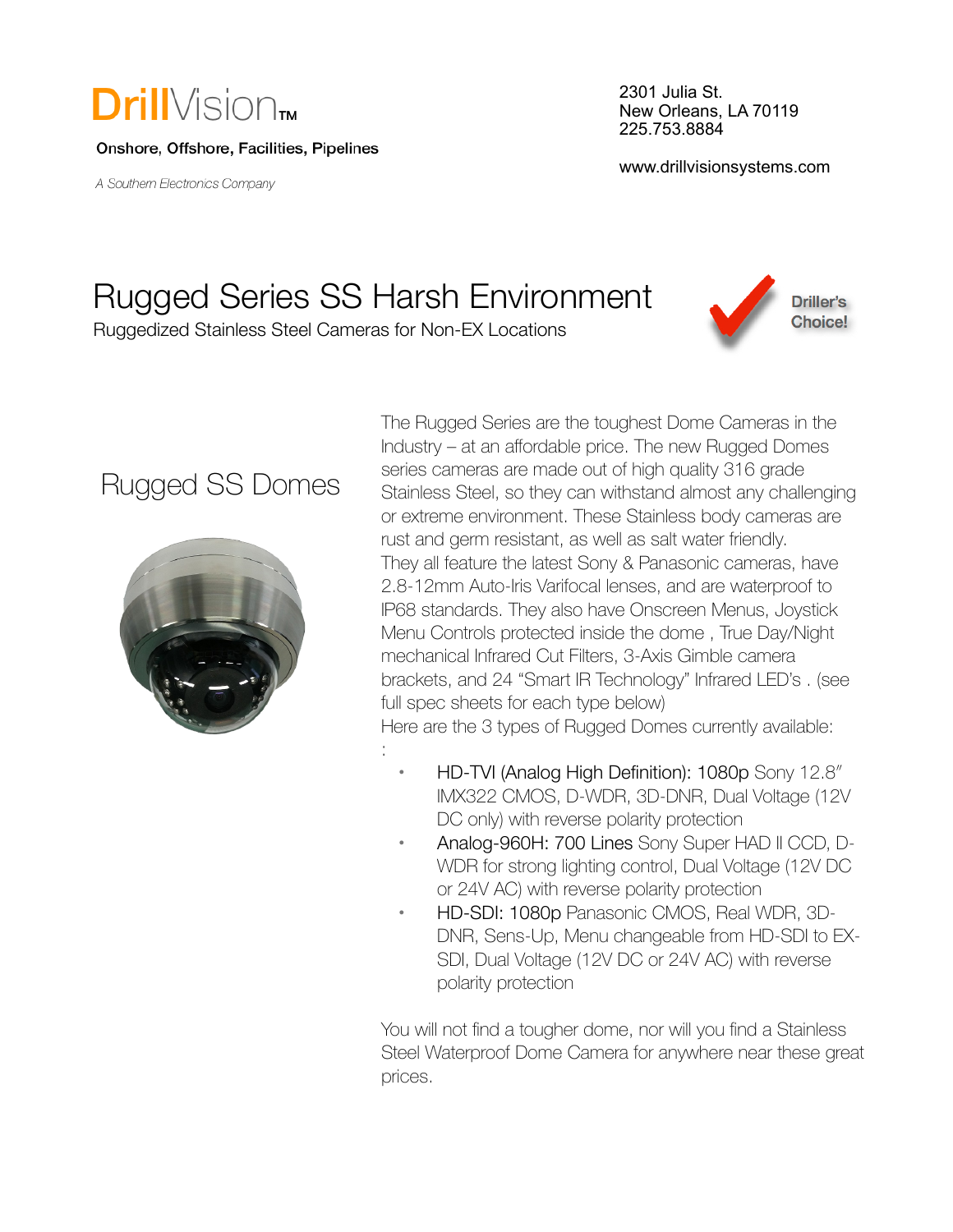#### Rugged SS Fixed Bullet



The new Stronghold-MP/IR (Multi-Purpose Infrared) camera is extremely durable and has been used on vessels and other places where a small inexpensive harsh environment camera is needed. It comes with a detachable Menu keypad that allows you to customize almost any setting and feature for optimum performance – and also allows you to mirror image or even flip the picture upside down if needed. The resolution is 700 lines (960H – SONY Super HAD II – Low Illumination model).

We have also jacked up the Infrared Illumination with 24 Long-Life Infrared Chip Lights that gives you twice the illumination distance from our previous models. This Infrared Camera is perfectly designed for a wide range of industrial applications such as construction vehicles, drilling rigs, and the marine industry. The high grade 316 Stainless steel that we use to make this camera, is not only salt and rust resistant, but is also anti germ, so it can be safely used in the food processing industry as well.

The 2.3mm lens gives you a wide 170 degree field of view, and the small compact size will fit nearly anywhere you need it to go.



Onshore, Offshore, Facilities, Pipelines